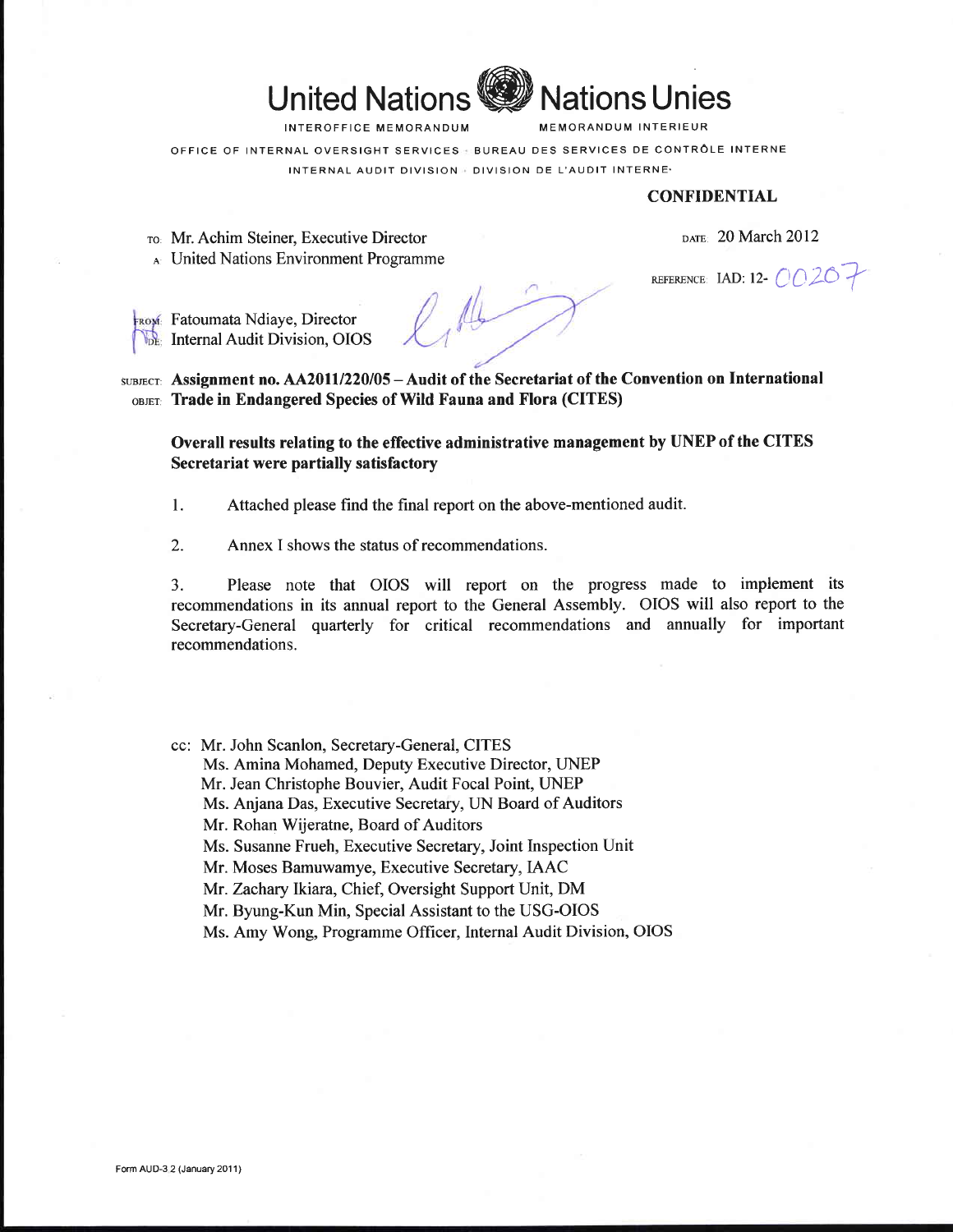

INTERNAL AUDIT DIVISION

# AUDIT REPORT

Audit of the Secretariat of the Convention on International Trade in Endangered Species of Wild Fauna and Flora (CITES)

Overall results relating to the effective administrative management by UNEP of the CITES Secretariat were partially satisfactory

20 March 2012 Assignment No. AA2011/220/05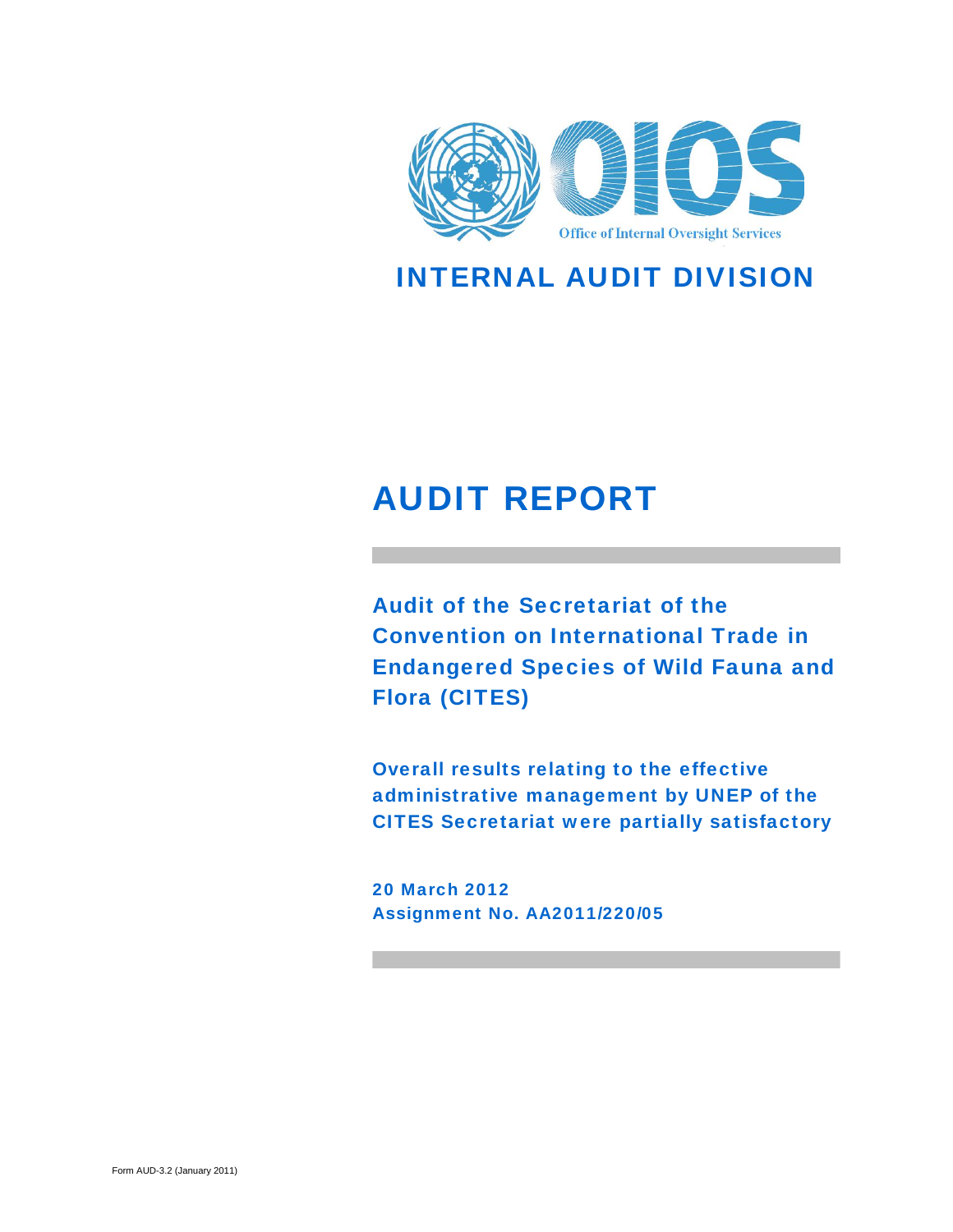# **CONTENTS**

|                |                            | Page    |
|----------------|----------------------------|---------|
| $\mathbf{I}$ . | BACKGROUND                 |         |
| $\Pi$ .        | <b>OBJECTIVE AND SCOPE</b> | $1-2$   |
|                | III. AUDIT RESULTS         | $2 - 6$ |
|                | IV. ACKNOWLEDGEMENT        | 6       |
|                |                            |         |

ANNEX I Audit recommendations

# APPENDIX Management response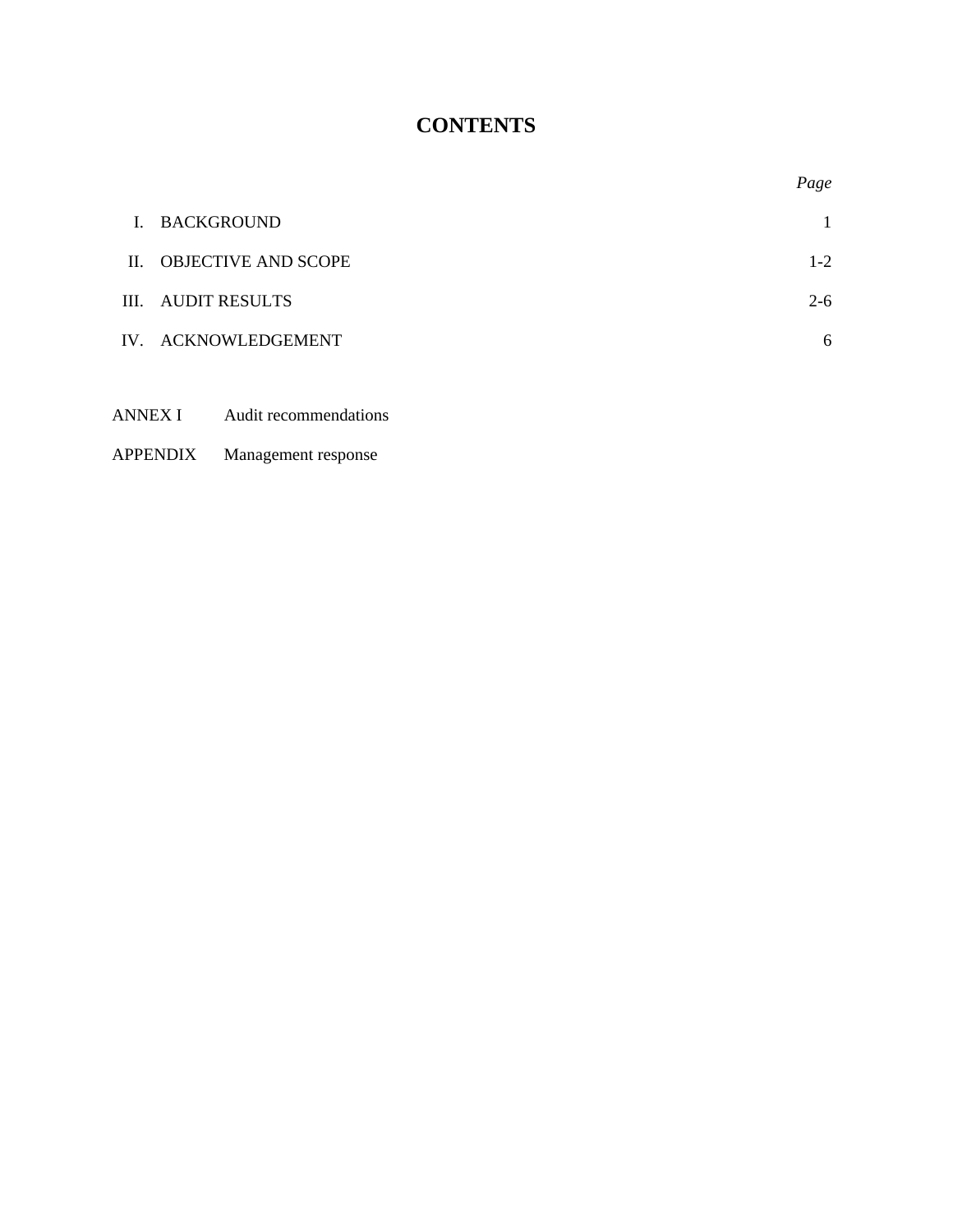# **AUDIT REPORT**

# **Audit of the Secretariat of the Convention on International Trade in Endangered Species of Wild Fauna and Flora (CITES)**

## **BACKGROUND**

1. The Office of Internal Oversight Services (OIOS) conducted an audit of the Secretariat of the Convention on International Trade in Endangered Species of Wild Fauna and Flora (CITES) in Geneva, Switzerland.

2. In accordance with its mandate, OIOS provides assurance and advice on the adequacy and effectiveness of the United Nations internal control system, the primary objectives of which are to ensure (a) efficient and effective operations; (b) accurate financial and operational reporting; (c) safeguarding of assets; and (d) compliance with mandates, regulations, and rules.

3. CITES is an international agreement between governments that entered into force in July 1975 and had a membership of 175 Parties by May 2011. CITES vision statement is to "Conserve biodiversity and contribute to its sustainable use by ensuring that no species of wild fauna or flora becomes or remains subject to unsustainable exploitation through international trade, thereby contributing to the significant reduction of the rate of biodiversity loss". The United Nations Environment Programme (UNEP) administers the CITES Secretariat, which is located in Geneva, Switzerland. The functions of the CITES Secretariat are spelt out in Article XII of the Text of the Convention and the Secretariat reports to a Conference of the Parties (COP) and its Standing Committee.

4. The COP has developed a Strategic Vision for the period 2008 to 2013 with three broad goals: Goal 1: Ensure compliance with and implementation and enforcement of the Convention; Goal 2: Secure the necessary financial resources and means for the operation and implementation of the Convention; and Goal 3: Contribute to significantly reducing the rate of biodiversity loss by ensuring that CITES and other multilateral instruments and processes are coherent and mutually supportive. The COP requested the CITES Secretariat to develop a programme of work for 2008 to 2013 that is consistent with this vision.

5. The CITES Secretariat is funded by: (a) the Trust Fund for CITES which receives assessed contributions based on an adjusted United Nations scale of contributions; and (b) external funds voluntarily contributed for earmarked projects. The combined expenditures for years ended 2008 to 2010 averaged \$8.5 million per year.

6. Comments provided by UNEP are incorporated in *italics*.

# **OBJECTIVE AND SCOPE**

7. The audit of the Secretariat of CITES was conducted to assess the adequacy and effectiveness of the Secretariat's governance, risk management and control processes in providing reasonable assurance regarding **the effective administrative management by UNEP of the CITES Secretariat.**

8. This audit was performed at the request of UNEP to review a number of Multilateral Environmental Agreements to provide assurance that controls in place were working effectively.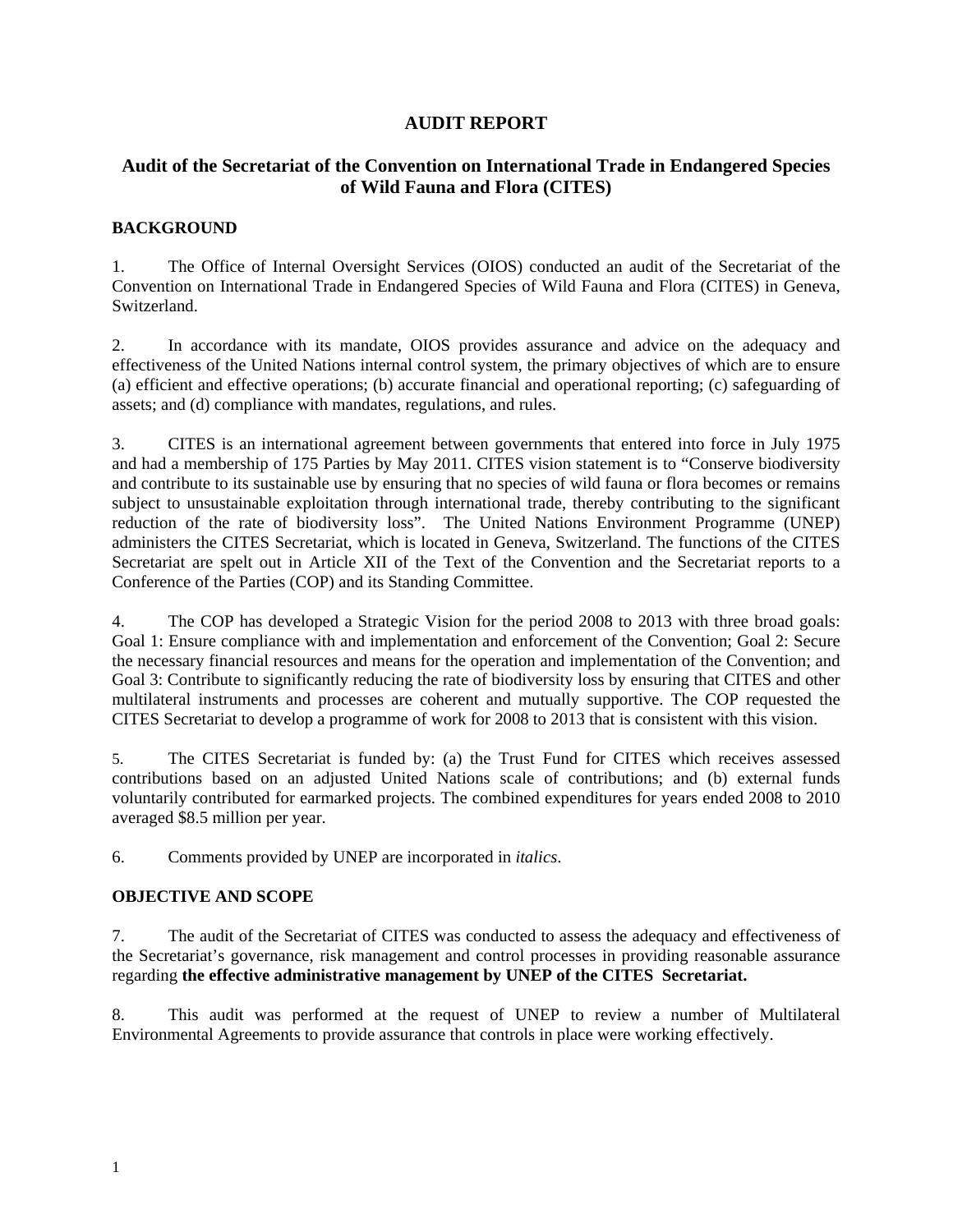9. The key controls tested for the audit were: (a) mandates and delegation of authority; (b) performance monitoring; and (c) regulatory framework. For the purpose of this audit, OIOS defined these key controls as follows:

(a) **Mandates and delegation of authority** – controls that provide reasonable assurance on the clarity of the authority, roles and responsibilities of CITES and other United Nations entities involved in providing services to ensure efficient and effective programme delivery;

(b) **Performance monitoring** – controls that provide reasonable assurance that the CITES Secretariat metrics are established on when and how programme activities are performed, and that such activities are carried out in accordance with the metrics; and

(c) **Regulatory framework** – controls that provide reasonable assurance that policies and procedures exist in the CITES Secretariat to guide the operations of the activity/programme in areas such as budget and finance, information and communication technology, and procurement.

10. The key controls were assessed for the control objective shown in Table 1.

11. OIOS conducted this audit from 29 April 2011 to 27 July 2011. The audit covered the period from 1 January 2008 to 31 December 2010.

12. OIOS conducted an activity-level risk assessment to identify and evaluate specific risk exposures, and to confirm the relevance of the selected key controls in mitigating associated risks. Through interviews, analytical reviews and tests of controls, OIOS assessed the existence and adequacy of internal controls and conducted necessary tests to determine their effectiveness.

#### **AUDIT RESULTS**

13. In OIOS' opinion, the CITES Secretariat governance, risk management and control processes examined were **partially satisfactory** in providing reasonable assurance regarding **the effective administrative management by UNEP of the CITES Secretariat.** 

14. The overall rating is based on the assessment of key controls presented in Table 1 below. Overall, UNEP provided clear delegation of authority for administrative activities to the Secretary-General of the CITES Secretariat, which defined the authority, roles and responsibilities of the Secretariat. The CITES Secretariat had relevant performance metrics which it monitored and reported on. Budget preparation and reporting of income and expenditure to the COP were effective. UNEP was reviewing the services provided by the United Nations Office at Nairobi (UNON), the United Nations Office at Geneva (UNOG) and the UNEP Administrative Services Centre for Europe in order to determine cost-effective service delivery. The CITES Secretariat did not, however, develop a strategy to address the emerging trend of mismatch between income and expenditure.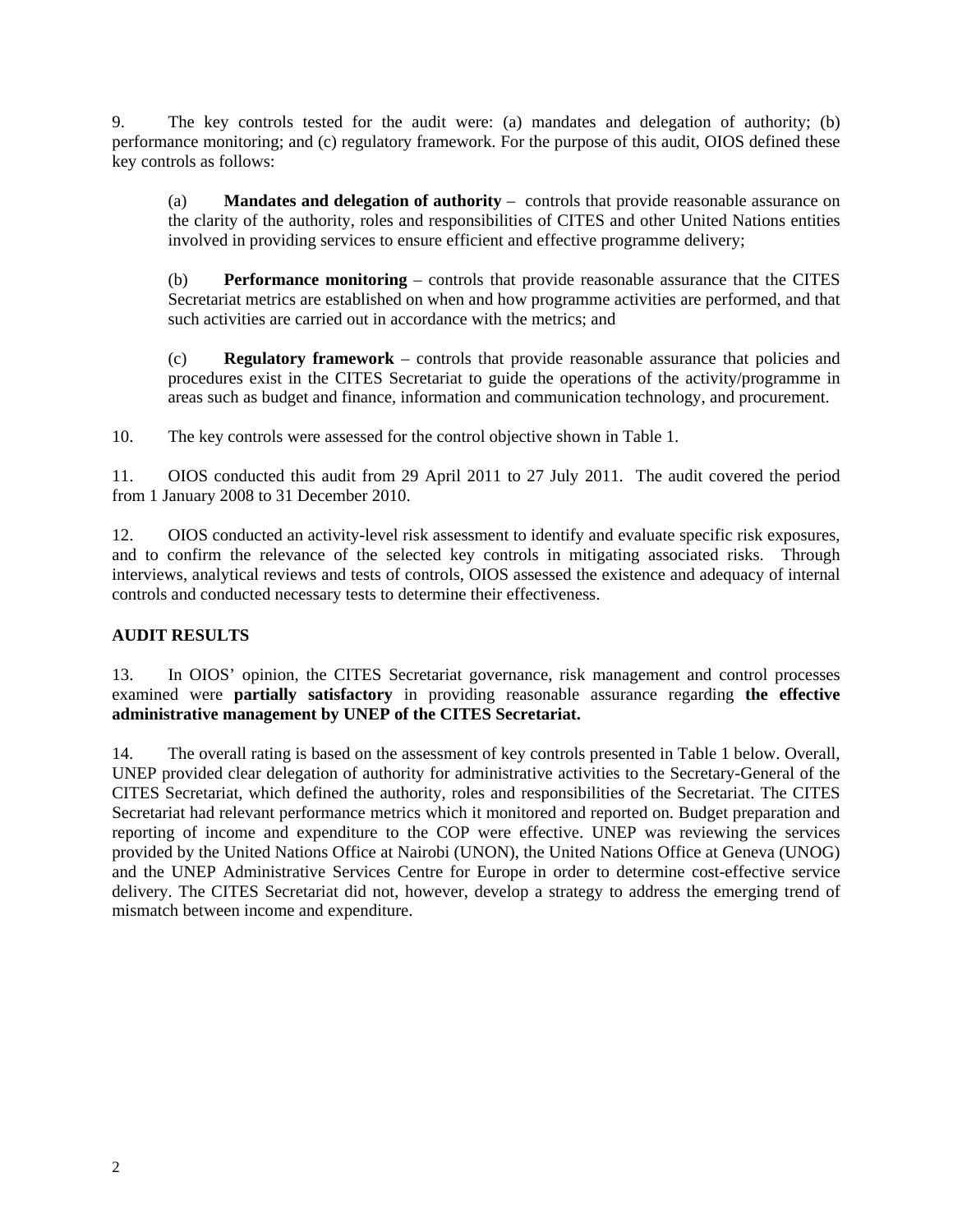#### **Table 1: Assessment of key controls**

|                                                                             | <b>Key controls</b>                            | <b>Control objectives</b>                       |                                                       |                                  |                                                             |  |
|-----------------------------------------------------------------------------|------------------------------------------------|-------------------------------------------------|-------------------------------------------------------|----------------------------------|-------------------------------------------------------------|--|
|                                                                             |                                                | <b>Efficient and</b><br>effective<br>operations | Accurate<br>financial and<br>operational<br>reporting | <b>Safeguarding</b><br>of assets | Compliance<br>with<br>mandates,<br>regulations<br>and rules |  |
| <b>Effective</b><br>administrative<br>management by<br><b>UNEP of CITES</b> | (a) Mandates and<br>delegation of<br>authority | <b>Partially</b><br>satisfactory                | Satisfactory                                          | Satisfactory                     | Satisfactory                                                |  |
| <b>Secretariat</b>                                                          | (b) Performance<br>monitoring                  | Satisfactory                                    | Satisfactory                                          | Satisfactory                     | Satisfactory                                                |  |
|                                                                             | (c) Regulatory<br>framework                    | <b>Partially</b><br>satisfactory                | <b>Partially</b><br>satisfactory                      | Partially<br>satisfactory        | <b>Partially</b><br>satisfactory                            |  |

#### **Mandates and delegation of authority**

Need to streamline the provision of administrative services

15. UNEP provided the CITES Secretariat with clear delegation of authority. The Executive Director of UNEP and the Secretary-General of CITES signed the delegation of authority on administrative and financial matters effective 1 October 2010 which covered the accountability context, authority and responsibilities, programme management, financial resources management, and human resources management. Furthermore, at the time of the audit, the agreement between the CITES Standing Committee and the Executive Director of UNEP dated 20 June 1997 was being revised into a Memorandum of Understanding (MOU) between the two parties.

16. The CITES Secretariat was insourcing financial and human resource administration services selectively from UNON and UNOG, but did not use services provided by the Administrative Services Centre for Europe (UNEP/ASC), an additional organizational unit created by UNEP and located in Geneva specifically to provide administrative services to its European operations. The availability of multiple service providers in the absence of a comparative analysis of costs and benefits could lead to inefficiencies and waste of resources.

17. UNEP explained that the Executive Director of UNEP worked with the Secretary-General of CITES to identify the most efficient means of providing administrative support to the Convention. In this regard, UNEP had reviewed the services provided by UNON and UNOG, starting with human resources administration, and was already analyzing conditions under which most of these services could be transferred to UNON based on a cost-benefit analysis.

18. The CITES Secretariat stated that it did not use UNEP/ASC because it was able to obtain faster service directly from UNON and UNOG. Two other conventions administered by UNEP in Geneva, namely the Secretariat of the Basel Convention and the Stockholm and Rotterdam Convention, also stated that they hardly used UNEP/ASC.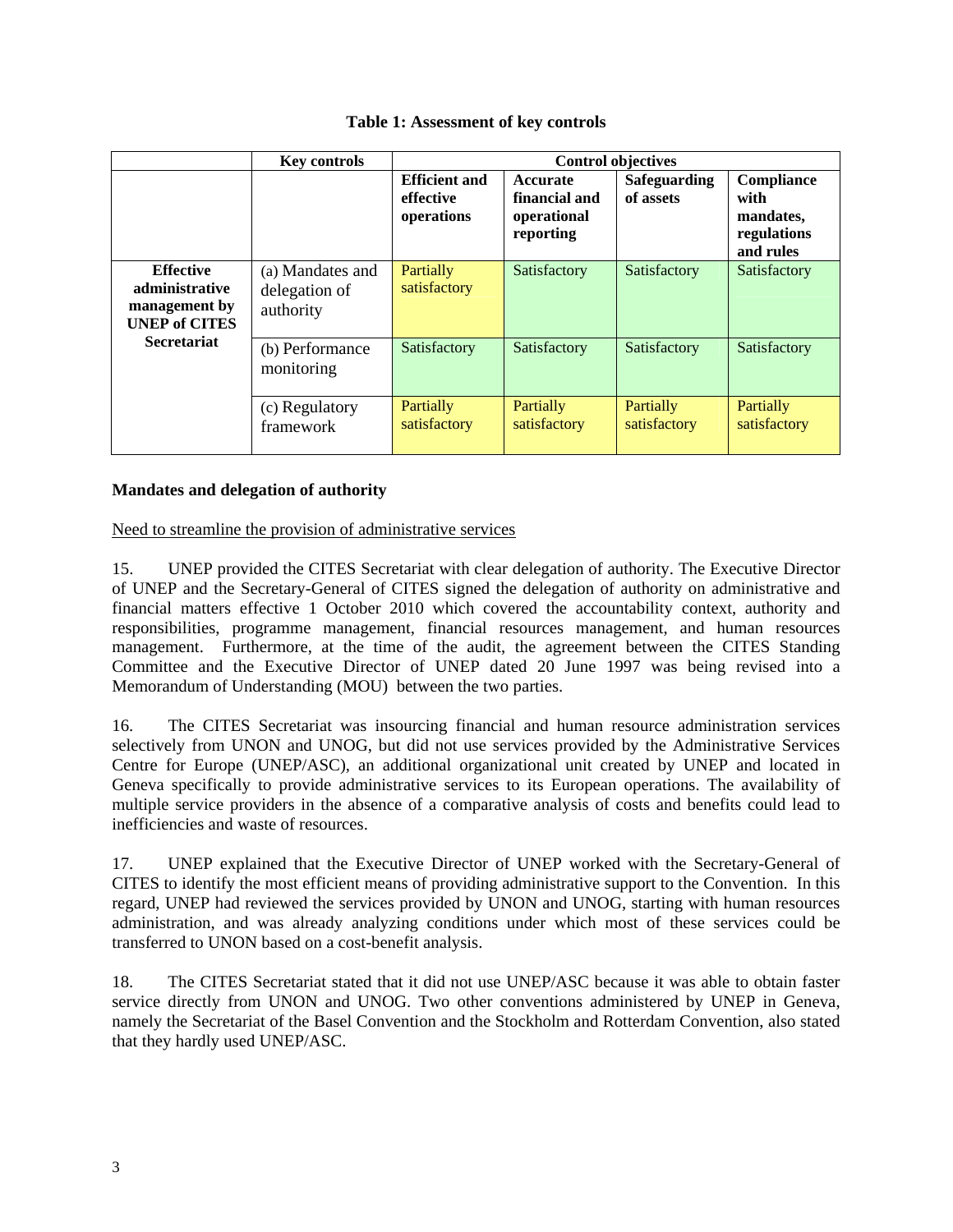**(1) The Executive Director of UNEP should conduct a cost-benefit analysis of services provided by the UNEP Administrative Services Centre for Europe (UNEP/ASC) in relation to those provided by UNON and UNOG in order to rationalize the investment in the Centre.** 

*UNEP accepted recommendation 1 and stated that it has already initiated a cost benefit analysis of services provided by the UNEP/ASC as compared to various other options and noted that UNEP/ASC did not compete with UNON and UNOG for provision of services but complemented them. The analysis would be finalized in early 2012 and lead to a streamlined structure of ASC as part of UNEP's Office of Operations by 30 June 2012.* Recommendation 1 remains open pending receipt of the cost benefit analysis of services provided by the various entities.

#### **Performance monitoring**

#### Monitoring and reporting on programme implementation was effective

19. The CITES Secretariat established programmes of work that were consistent with the CITES Strategic Vision and Article XII of the Convention. The goals and objectives in the costed programme of work for the triennium 2009 to 2011 were consistent with those in the CITES Strategic Vision. Activities and expected outputs were developed, prioritized and costed and the source of financing identified (trust fund or external funds). This was in line with the COP's request, adopted at the 14th meeting, to ensure that its programme of work for the period 2008 to 2013 supports the implementation of the CITES Strategic Vision 2008-2013.

20. The CITES Secretariat had established effective systems for tracking, and monitoring implementation of decisions and reporting results to the COP and its Standing Committee, Animals Committee or Plants Committee as requested. For example, once the COP makes a resolution, the CITES Secretariat allocates the primary responsibility to appropriate teams, who implement the decisions and report to the relevant Standing Committee on the agreed dates. These procedures were functioning satisfactorily.

#### **Regulatory framework**

#### Expenditure within budget limits but income not increasing proportionately with expenditure

21. The CITES Secretariat kept its Trust Fund expenditure within the limits authorized by the COP from 2008 to 2010. However, during the same period, CITES Secretariat's overall income increased only by 9.5 per cent, while expenditure increased by 34.4 per cent, as shown in Graph 1.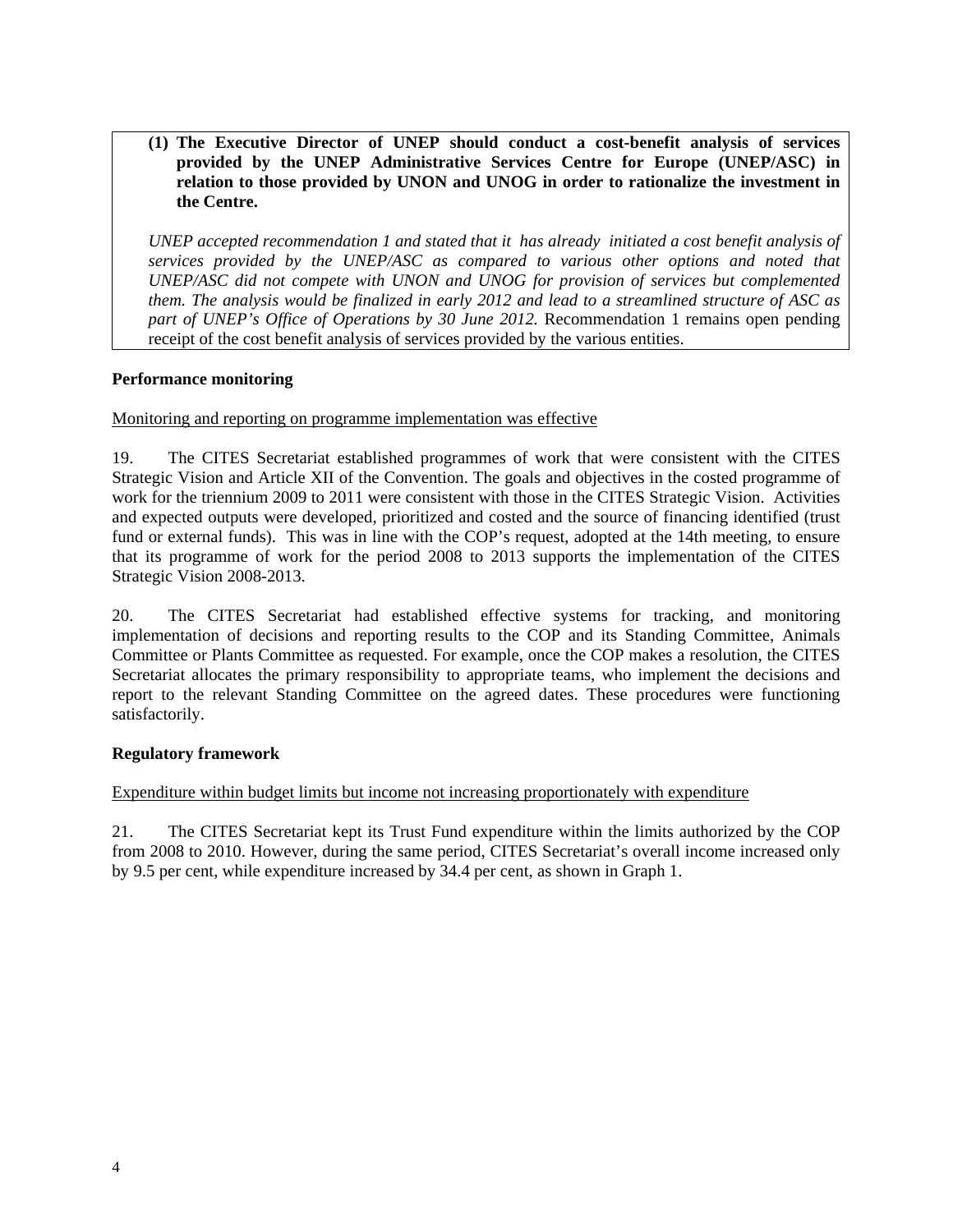



22. The CITES Secretariat attributed the increase in expenditure to the increasing requests of the COP for Secretariat activities without proportionate increases in the level of resources available to fund the activities. In an effort to control expenditure, the CITES Secretariat reduced its staffing level, but this resulted in challenges to the remaining staff in coping with the additional workload. To manage this situation, the Secretariat needed to bring to the attention of the COP the emerging trend and develop appropriate financing solutions.

### **(2) The Secretary-General of the CITES Secretariat should, in collaboration with the Conference of the Parties, develop a strategy to address the emerging trend of mismatch between income and expenditure.**

*The CITES Secretariat accepted recommendation 2 and stated that the recommendation would be raised with the Finance and Budget Subcommittee (FBSC) of the CITES Standing Committee as part of the review on budget proposals. The Secretariat noted that in response to its paper to the 61st Meeting of the CITES Standing Committee on Access to Finance, including the Global Environment Facility (GEF) Funding, the Standing Committee requested the FBSC to establish an inter-sessional working group on access to finance, including GEF funding. This will be reported to the 62nd meeting of the Standing Committee.* Recommendation 2 remains open pending receipt of the strategy developed by the CITES Secretariat and/or relevant reports of the FBSC and Conference of the Parties.

#### Guidance needed for management of reserves

23. The COP requested the Secretariat to maintain a cash operating reserve of \$700,000 or more for the triennium 2009-2011 (Conf. 14.1) and at least 15 percent of the average annual budget at the commencement of each year for the biennium 2012-2013 (Conf. 15.1).

24. The Secretariat maintained the required minimum cash balances of \$700,000 for the period 2008 to 2010 as requested by the COP. However, there are no guidelines for constituting, utilizing and reporting on reserves. There is also no upper limit for cash reserves beyond which balances could be deemed excessive. The CITES Secretariat had cash and reserve balances of an average of \$8.4 million for the two trust funds operated by CITES. The CITES Secretariat maintained cash investments which averaged \$3 million per month during the period 2008 to 2010. The Secretariat could seek clarification from the COP on the need to define upper limits for the reserve to prevent the Secretariat from holding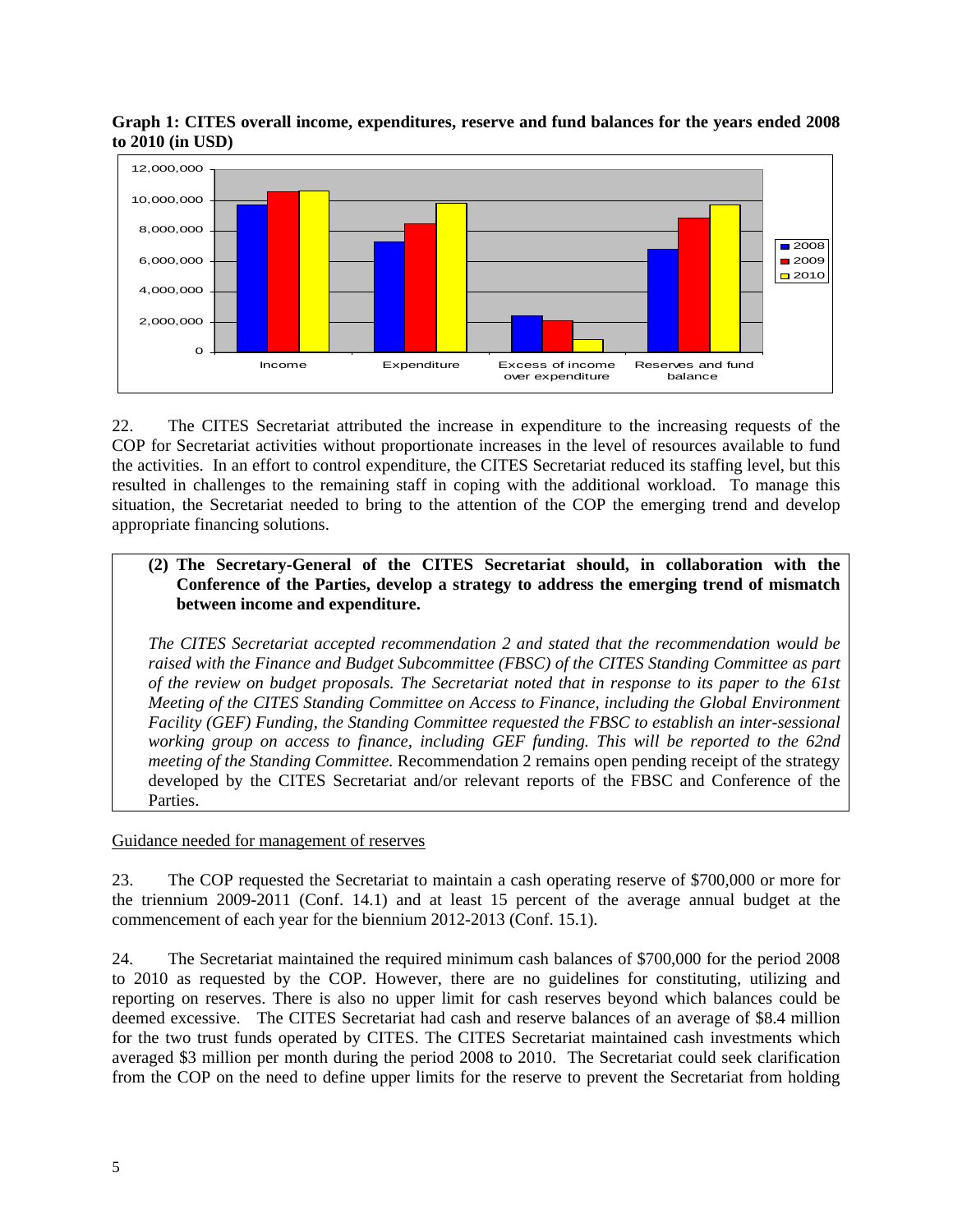excessive cash positions which could otherwise be used for furthering CITES' programme delivery. This could be part of the reserve management guidelines.

#### (3) The Secretary-General of the CITES Secretariat should seek guidance from the Conference of the Parties on the appropriate level of reserves to be maintained.

The CITES Secretariat accepted recommendation 3 and stated that the issue would be raised with the FBSC of the Standing Committee as part of the review of budget proposals by 31 July 2012. Recommendation 3 remains open pending receipt of relevant reports of the CITES Secretariat, FBSC or Conference of the Parties.

#### **ACKNOWLEDGEMENT**

25. OIOS wishes to express its appreciation to the Management and staff of the CITES Secretariat and UNEP for the assistance and cooperation extended to the auditors during this assignment.

Ms. Fatoumata Ndiaye, Director Internal Audit Division, OIOS